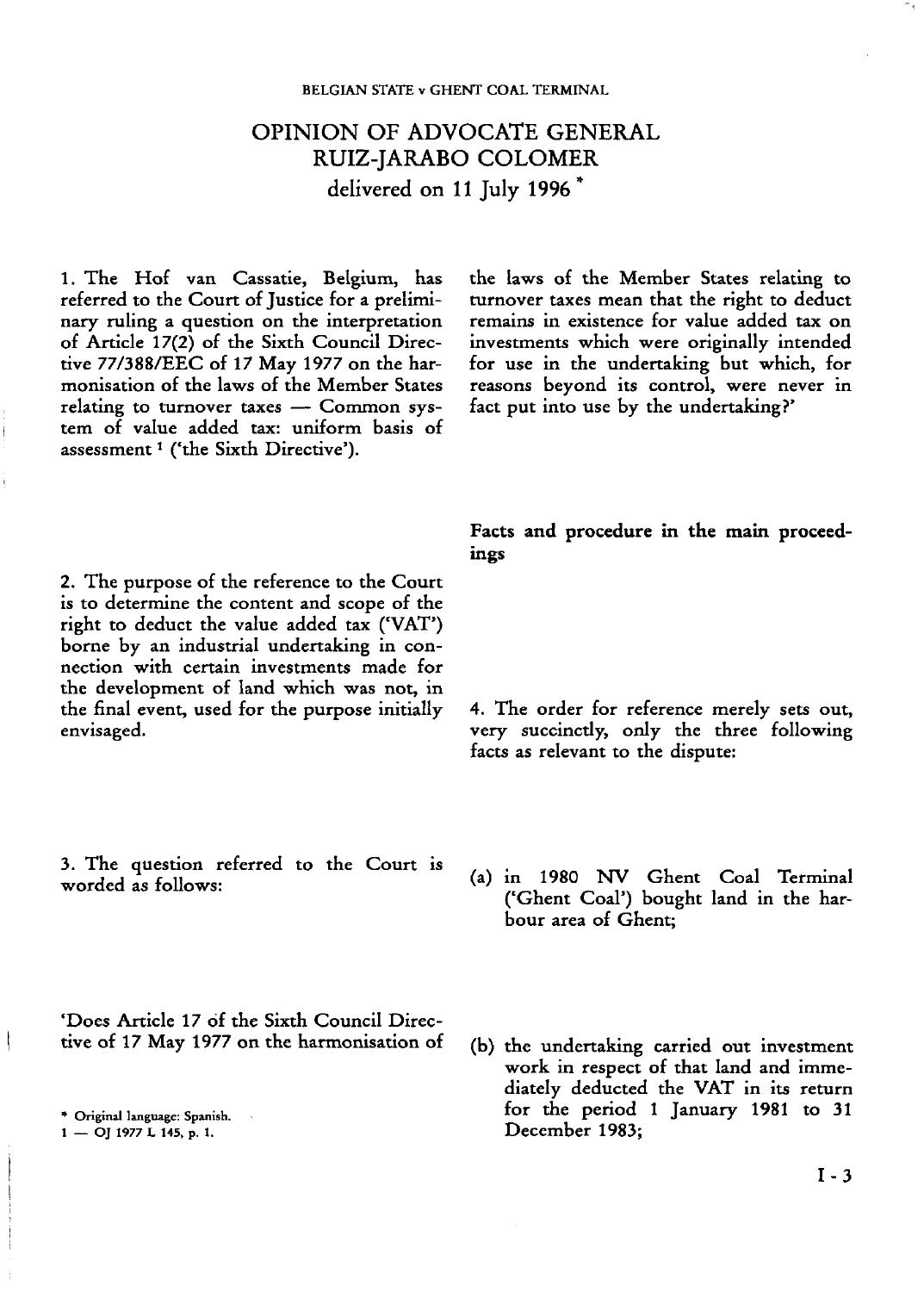(c) on the initiative of the city of Ghent, Ghent Coal exchanged the purchased ground on 1 March 1983 and, as a result of that exchange, never used the investment work which it had carried out.

5. The order for reference acknowledges that it is common ground between the parties that — as found in the judgment appealed against — 'the invested goods had been in the normal course of events intended for use in taxable transactions, that the exchange had not been foreseen or planned in advance by the respondent, and that it could not have been avoided by the respondent in the normal course of its business and even constituted economic *force majeure* for it'.

6. The various documents submitted by the parties in the main proceedings also reveal other facts and the progress of the procedure before the national courts, which are of interest for a better understanding of the dispute and which I shall now briefly describe.

7. In 1980 Ghent Coal, which had decided to extend its port installations, purchased various plots of land at Imsakkerlaan, alongside Ghent tanker quay, to build a coal terminal and a coal packing plant.

8. Ghent Coal commenced the necessary work for this construction, to which end it made certain investments for, in particular, a preliminary survey carried out by a construction undertaking, another survey of the physical characteristics of the ground, and the installation of a high-voltage cable and operations to level the land. The cost of that work came to more than BFR 50 million.

9. On 1 March 1983 the municipal authorities of Ghent required Ghent Coal to exchange the abovementioned land, which was already partly developed, for other land belonging to the town. Ghent Coal also received additional compensation.

10. Ghent Coal, which during the 1981, 1982 and 1983 tax years had deducted BFR 9 354 677 as VAT paid in respect of the expenditure incurred for the development of the land, was required by the Belgian tax authorities to repay the amount of those deductions to which, in the authorities' opinion, it was not entitled.

11. In September 1984 Ghent Coal and the tax authorities concluded an agreement or arrangement under which Ghent Coal undertook to pay the sum of BFR 9 379 000 by way of VAT (plus interest and a fine). Payment was effected, in the form of a setoff against other credits in favour of Ghent Coal, on 31 January 1985.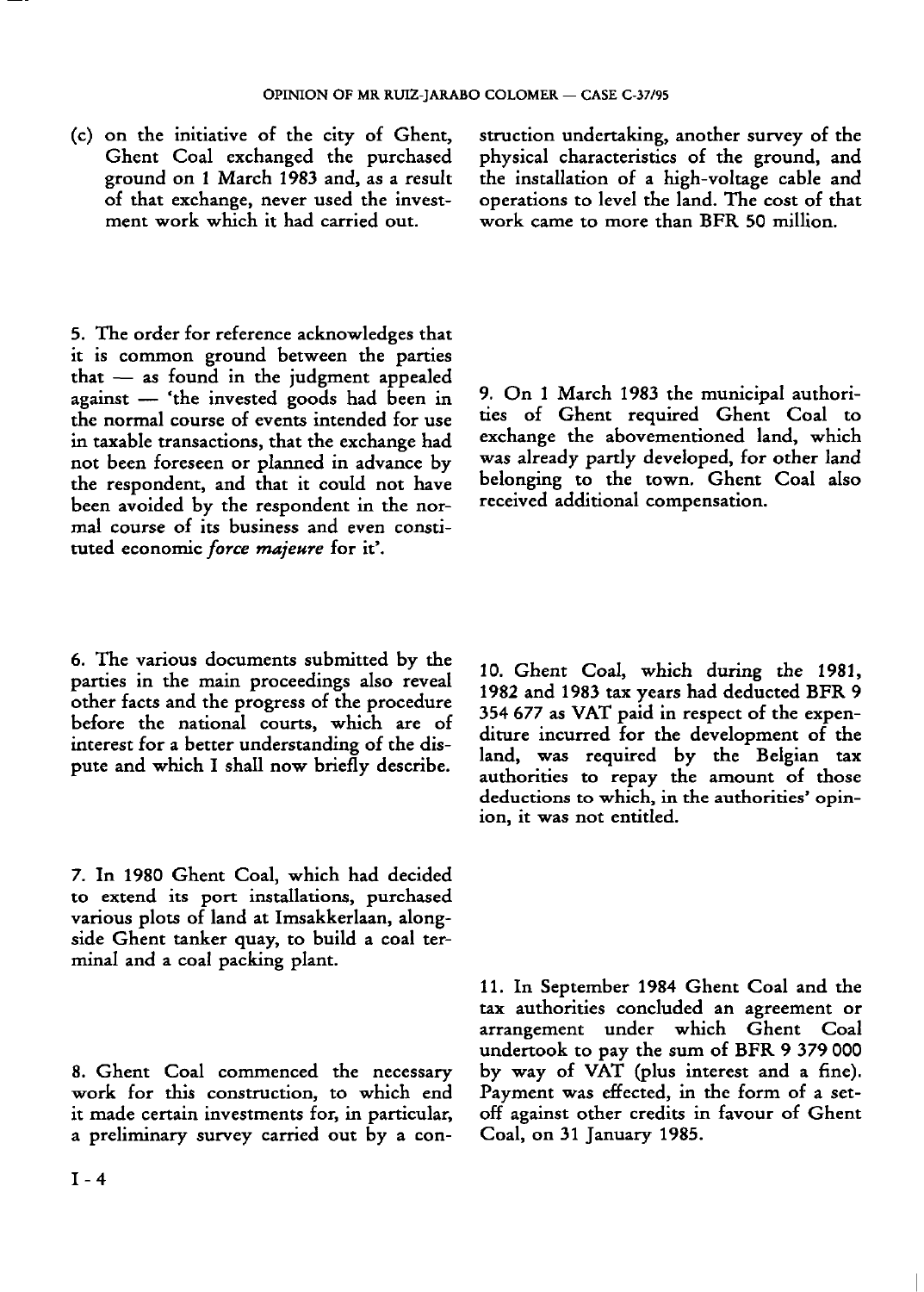12. Ghent Coal subsequently formed the view that both the repayment and the agreement concluded with the tax authorities had been unlawful. Consequently, on 10 March 1986 it claimed repayment from the Belgian authorities of BFR 2 751 085, the amount which in its opinion it was entitled to deduct for the investment expenditure after the corresponding adjustment had been made.

13. When the tax authorities refused to accede, Ghent Coal claimed that amount before the Rechtbank van Eerste Aanleg (Court of First Instance), Ghent, which, by judgment of 4 April 1990, dismissed its claim on the ground that the parties were validly bound by the agreement concluded between them in September 1984.

14. Ghent Coal appealed against the judgment at first instance to the Hof van Beroep (Court of Appeal), Ghent, which set it aside in a judgment of 26 October 1992 on the ground that the agreement concluded was not valid in law, since it concerned tax debts which could only be determined by applying the statutory rules. The appeal court took the view that the right of deduction was properly exercised and that Ghent Coal's claim should be granted. It therefore ordered the tax authorities to pay Ghent Coal the amount of BFR 2 751 085.

15. On 23 February 1993 the Belgian State sought to have the judgment of the Hof van Beroep set aside on a point of law. In the course of the proceedings the Hof van Cassatie (Court of Cassation) decided to refer the question to this Court for a preliminary ruling.

## **Applicable Community legislation**

16. As a tax on supplies of goods or services, VAT seeks to be a general tax on consumption exactly proportional to the price of the goods and services, whatever the number of transactions which take place in the production and distribution process before the stage when the tax is charged.

17. On each transaction, VAT is chargeable at the applicable rate on the taxable amount (the price of the taxable goods or services), after deduction of the amount of VAT borne directly by the various cost components.

18. The principle of deduction thus allows the taxable person to deduct from the VAT borne by the transactions which he has carried out the VAT which he paid when he acquired goods or received services in connection with the pursuit of an economic activity. The rules governing the deduction mechanism are laid down in Title XI (Articles 17 to 20) of the Sixth Directive. 2

<sup>2</sup> — The original rules were initially laid down by the Second Council Directive 67/228/EEC of 11 April 1967 on the harmonisation of legislation of Member States concerning turnover taxes — Structure and procedures for application of the common system of value added tax (OJ, English Special Edition 1967, p. 16), in particular Article 11.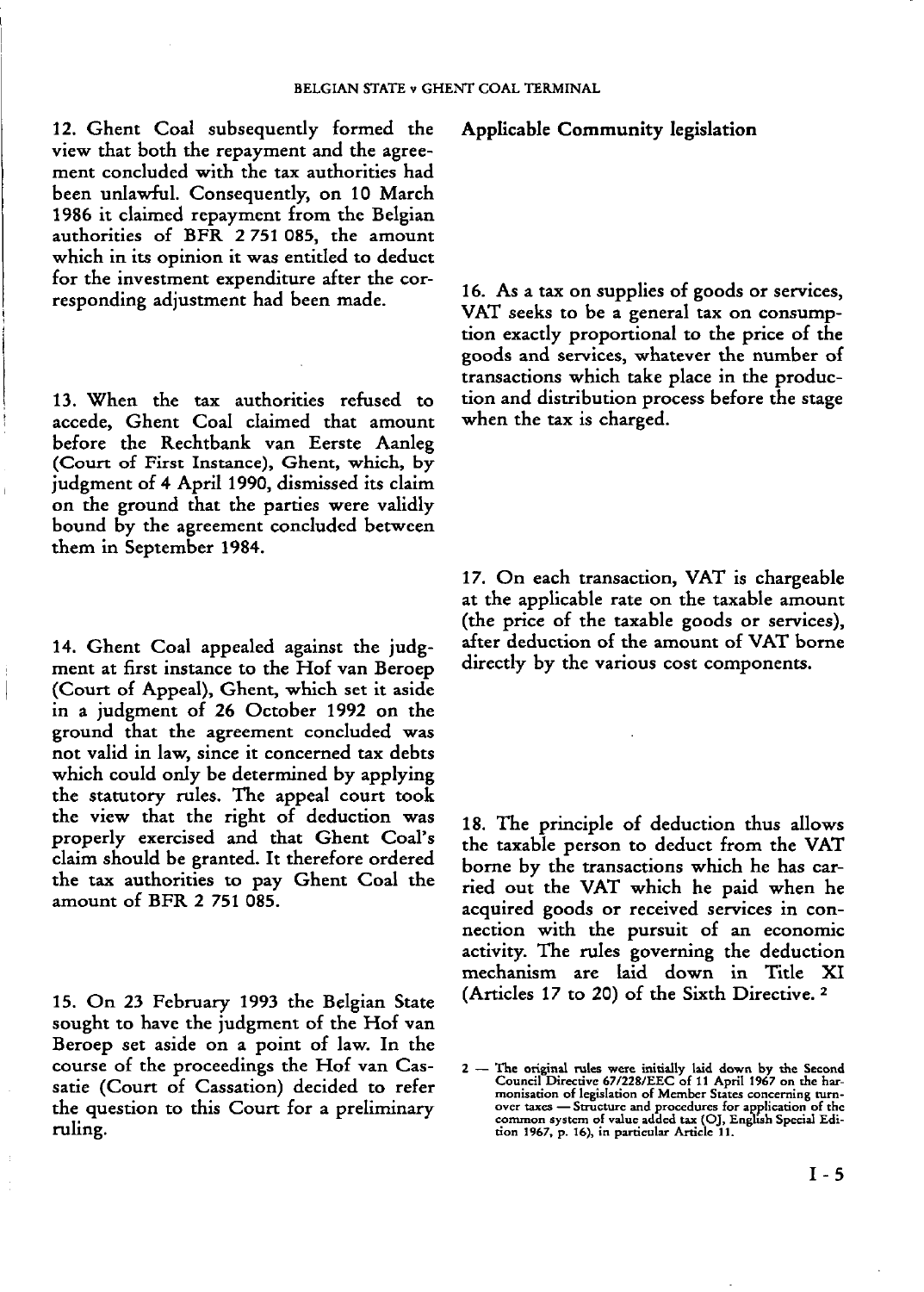19. Article 17(1) of the Sixth Directive provides: 'The right to deduct shall arise at the time when the deductible tax becomes chargeable'.

20. Article 10(2) provides: 'The chargeable event shall occur and the tax shall become chargeable when the goods are delivered or the services are performed. ...'.

deductions, in the following terms:

22. Article 20(1) refers to the adjustment of

'The initial deduction shall be adjusted according to the procedures laid down by the Member States, in particular:

- (a) where that deduction was higher or lower than that to which the taxable person was entitled;
- 21. Article 17(2) provides as follows:

- 'In so far as the goods and services are used for the purposes of his taxable transactions, the taxable person shall be entitled to deduct from the tax which he is liable to pay:
- (a) value added tax due or paid in respect of goods or services supplied or to be supplied to him by another taxable person;

(b) where after the return is made some change occurs in the factors used to determine the amount to be deducted, in particular where purchases are cancelled or price reductions are obtained; ...'.

23. Article 20(2) lays down special rules for the adjustment of deductions in respect of capital goods:

'In the case of capital goods, adjustment shall be spread over five years including that in which the goods were acquired or manufactured. The annual adjustment shall be made only in respect of one-fifth of the tax imposed on the goods. The adjustment shall

*...*`.  $I - 6$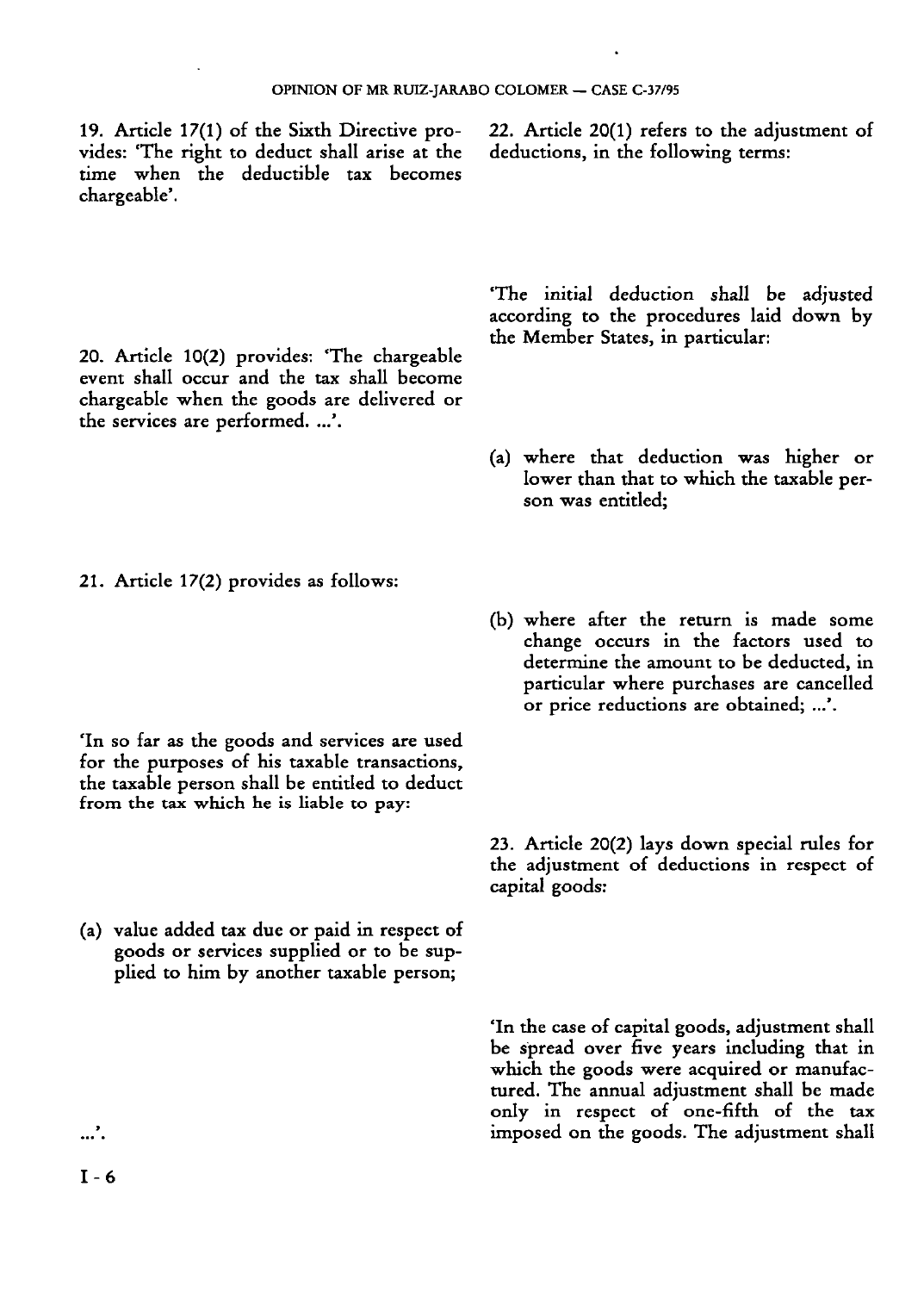be made on the basis of the variations in the deduction entitlement in subsequent years in relation to that for the year in which the goods were acquired or manufactured.

By way of derogation from the preceding subparagraph, Member States may base the adjustment on a period of five full years starting from the time at which the goods are first used.

In the case of immovable property acquired as capital goods the adjustment period may be extended up to 10 years'.

24. Finally, Article 20(3) provides for the situation of capital goods which have been transferred during the period of adjustment.

**The wording of the question referred to the Court**

25. The order for reference hinges on a key phrase (whether the right to deduct the VAT 'remains in existence'), which, applied to the present case, contains a certain measure of ambiguity. By asking whether the right to deduct 'remains in existence' in the case of investments intended for goods which are not subsequently used, the Hof van Cassatie seems by implication to accept that such a right had already arisen 3 and expresses doubt only as to its possible continuity in time.

26. The parties' submissions differ, however, concerning the content of the question referred to the Court. In Ghent Coal's view the way in which the question is worded by the Hof van Cassatie implies that the right to deduct had already arisen, as demonstrated by the fact that the Hof van Cassatie did not adopt the wording suggested by the Belgian State in its appeal. 4 The question therefore draws a distinction between the origin of the right and its subsequent continued existence.

27. The Belgian Government, however, takes the view that the failure to use the investment work carried out by Ghent Coal means that 'the deduction must be rejected *ab initio,* outright and in full'. In other words, the right to deduct had never legally arisen.

**<sup>3</sup> — In its various senses, the expression 'remains in existence' implies that something or someone which or who previously** existed remains, endures, subsists, continues its or his life, in spite of any adverse circumstances which may arise or the **passing of time.**

<sup>4 -</sup> The suggested wording was: 'Does Article 17 ... mean that the right to deduct *arties and remains in existence* when the investments ... have not in fact been put into use by the undertaking?' (emphasis added).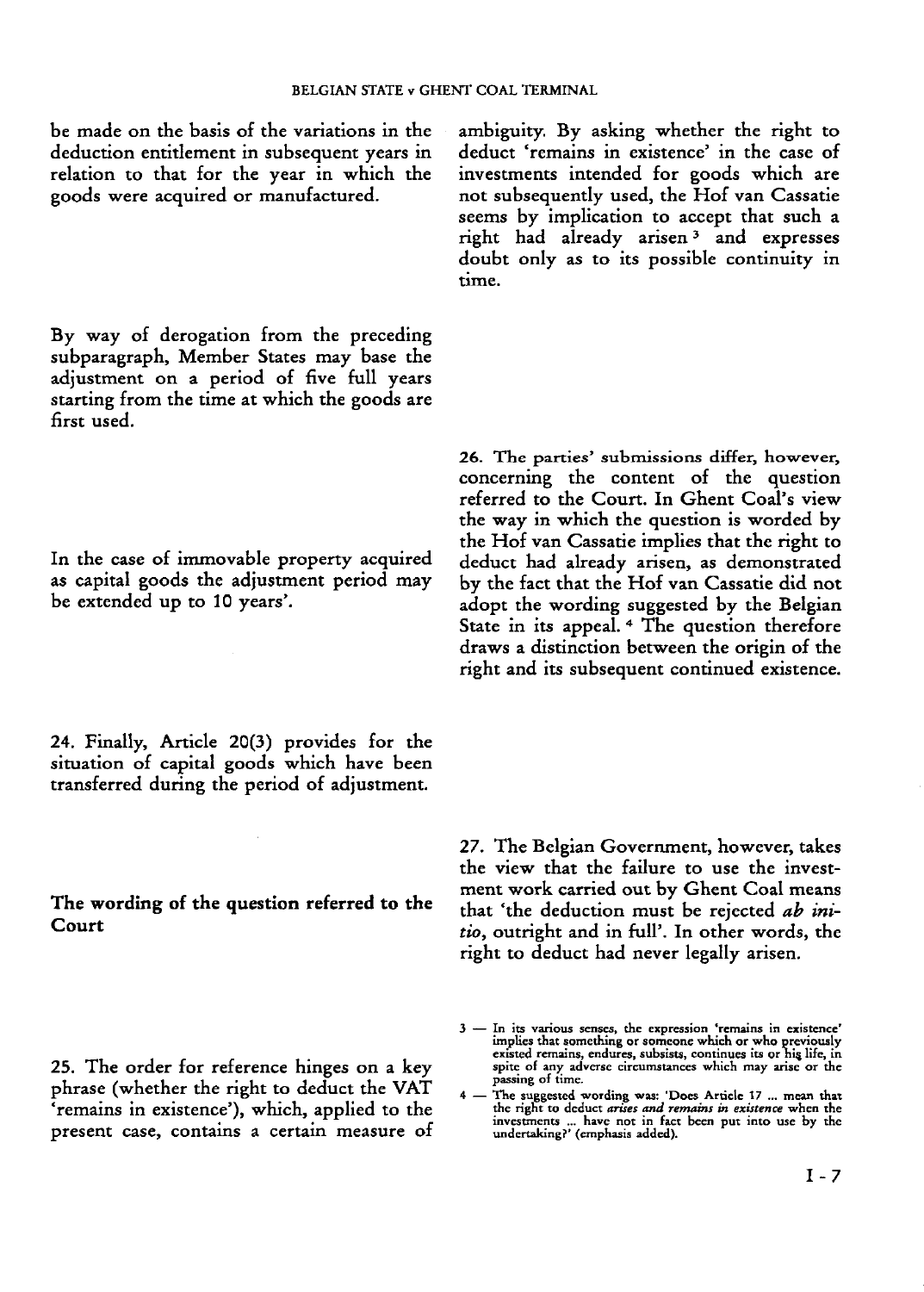28. The problem is accentuated when it is combined with the system of review or adjustment 5 of deductions. Adjustment is the mechanism whereby the Sixth Directive (Article 20) allows subsequent changes to be made to deductions.

31. According to the Belgian Government, 'rejection of the right to deduct *ab initio* is not to be confused with adjustment of a deduction of VAT' and, since the right to deduct did not arise in this case, it is not correct to speak of the adjustment of such a deduction.

29. Article 20 provides that the initial deduction is to be adjusted where that deduction proves to be higher or lower than that to which the taxable person was entitled or where some change subsequently occurs in the factors used to determine the amount to be deducted.

32. Ghent Coal, on the other hand, maintains that the question of adjustment was not in dispute between the parties and was not raised before the Hof van Cassatie. It therefore falls outside the scope of the proceedings between those parties. On the basis that the original deduction was lawful, however, and that subsequent events deprived the investments of their intended purpose, Ghent Coal suggests that the Court should answer the Hof van Cassatie by confirming that, in principle, the deduction may be adjusted subject to the limits and conditions laid down in the Sixth Directive.

30. It might be thought, in principle, that the Hof van Cassatie, by asking whether the right to deduct 'remains in existence', seeks to ascertain whether or not it is possible to apply the procedure for adjusting deductions to the present case in order to amend the deductions already effected, since it appears to be the specific procedure provided for by the Sixth Directive. Neither of the parties to the main proceedings supports that approach, however.

33. I consider that the Court's answer to the Hof van Cassatie should essentially be confined to the actual terms of the question, which do not refer directly to - although they do not exclude — problems of adjustment.

**<sup>5</sup> — The word normally used is 'adjustment', in preference to 'review'.**

 $6$  — That does not prevent Ghent Coal from maintaining that, as<br>it was a case of 'economic force magieure', comparable to the<br>destruction or loss of the goods (a situation provided for it<br>the Sixth Directive as an except 'claim full reimbursement, in separate proceedings, of the<br>VAT which it had deducted in respect of the investments in **question and had subsequently repaid on demand by the Belgian State'.**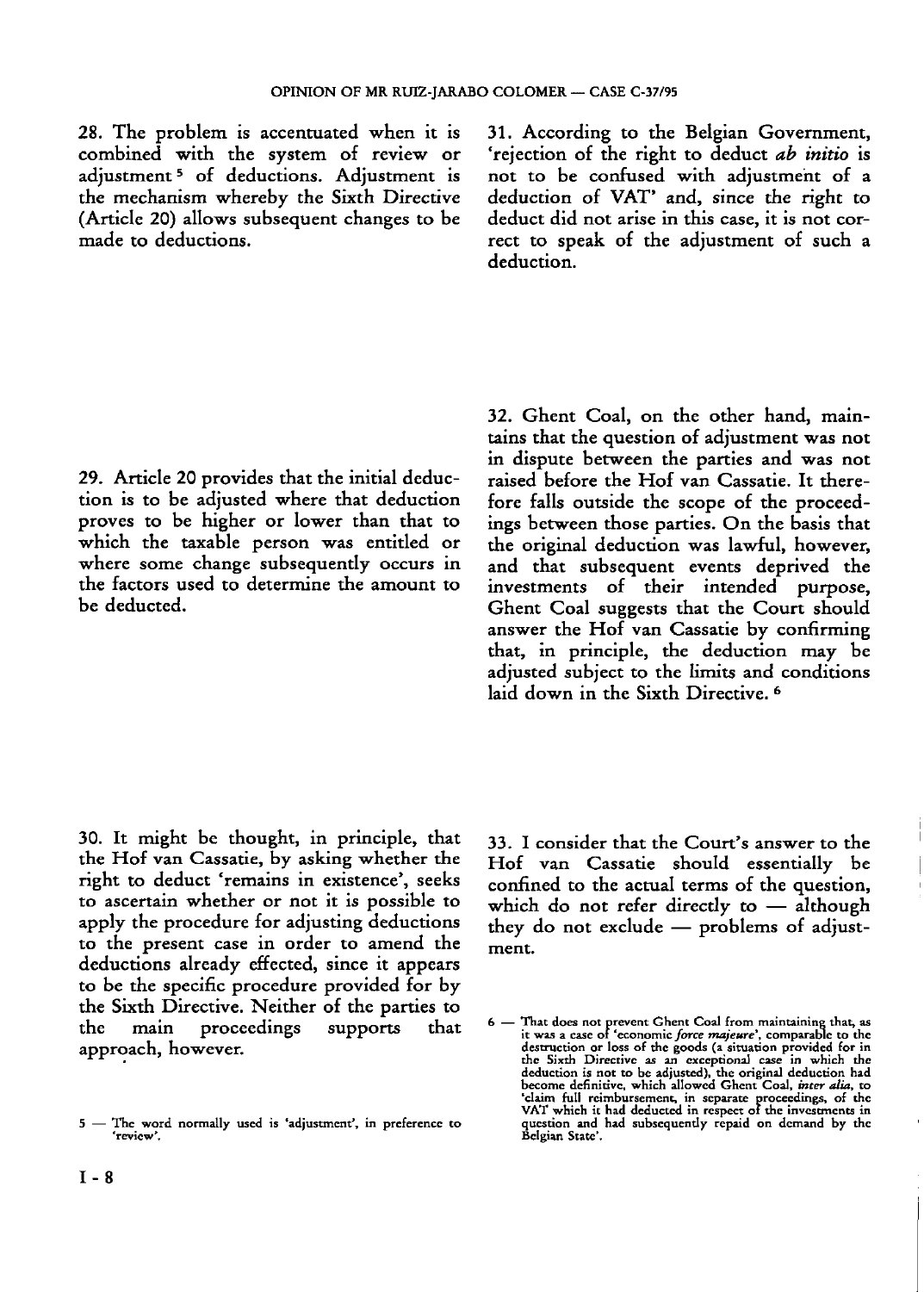34. I shall therefore analyse, first of all, the requirements necessary to give rise to the right to deduct the business expenditure incurred with a view to setting up Ghent Coal's project. That analysis will extend to the possible effect on the right to deduct of the fact that the project initially envisaged was abandoned.

37. Deduction of VAT on inputs is possible in so far as the corresponding goods or services (those whose acquisition or use determines the right to deduct) are acquired and used by the taxable person to carry out, in turn, transactions which fall within the scope of his economic activity. 7

35. Secondly, if, as seems likely at first sight, that analysis should favour the existence of the right to deduct, I shall consider to what extent the usefulness of the Court's answer would be enhanced by going on to examine the problems of the adjustment of the deductions.

38. It is sufficient, then, that the goods or services are acquired and used by an undertaking within the framework of an economic activity for the VAT paid or due to be deductible. Where Article 17(2) of the Sixth Directive speaks of 'goods and services ... used' for the 'purposes of his taxable transactions', it seeks to emphasise that the use must be specifically aimed at the business activity and not at other activities of a different kind.

## **The right to deduct**

36. In the dynamics of VAT, deduction, governed by Article 17 of the Sixth Directive, becomes a key part of the system. As a result of the way in which it is regulated, the VAT paid by undertakings does not entail any fiscal burden whatsoever for them and the underlying principle of the neutrality of VAT, a tax on final consumption and not on the earlier economic stages, is respected. If the right to deduct VAT on inputs did not exist that VAT would become an extra fiscal cost for undertakings and distort the principle of neutrality.

39. That does not mean, however, that the purpose or objective for which the goods acquired or services received are to be used in the normal course must always be achieved in every case. On the contrary, it is perfectly possible that certain business transactions for the realisation of which goods or services were acquired may subsequently be

**<sup>7</sup> — This statement must be qualified where the taxable person** acquires and uses the goods or services for exempt transactions, in which case the right to deduct does not arise and the taxable person becomes, so to speak, the "final consumer" and is unable to deduct the VAT. In such a passed on to him by the previous economic agents (those<br>who have supplied the products or services) and cannot<br>deduct it, in strictly legal terms. He is therefore in the same **position as the final consumers, the true payers of VAT.**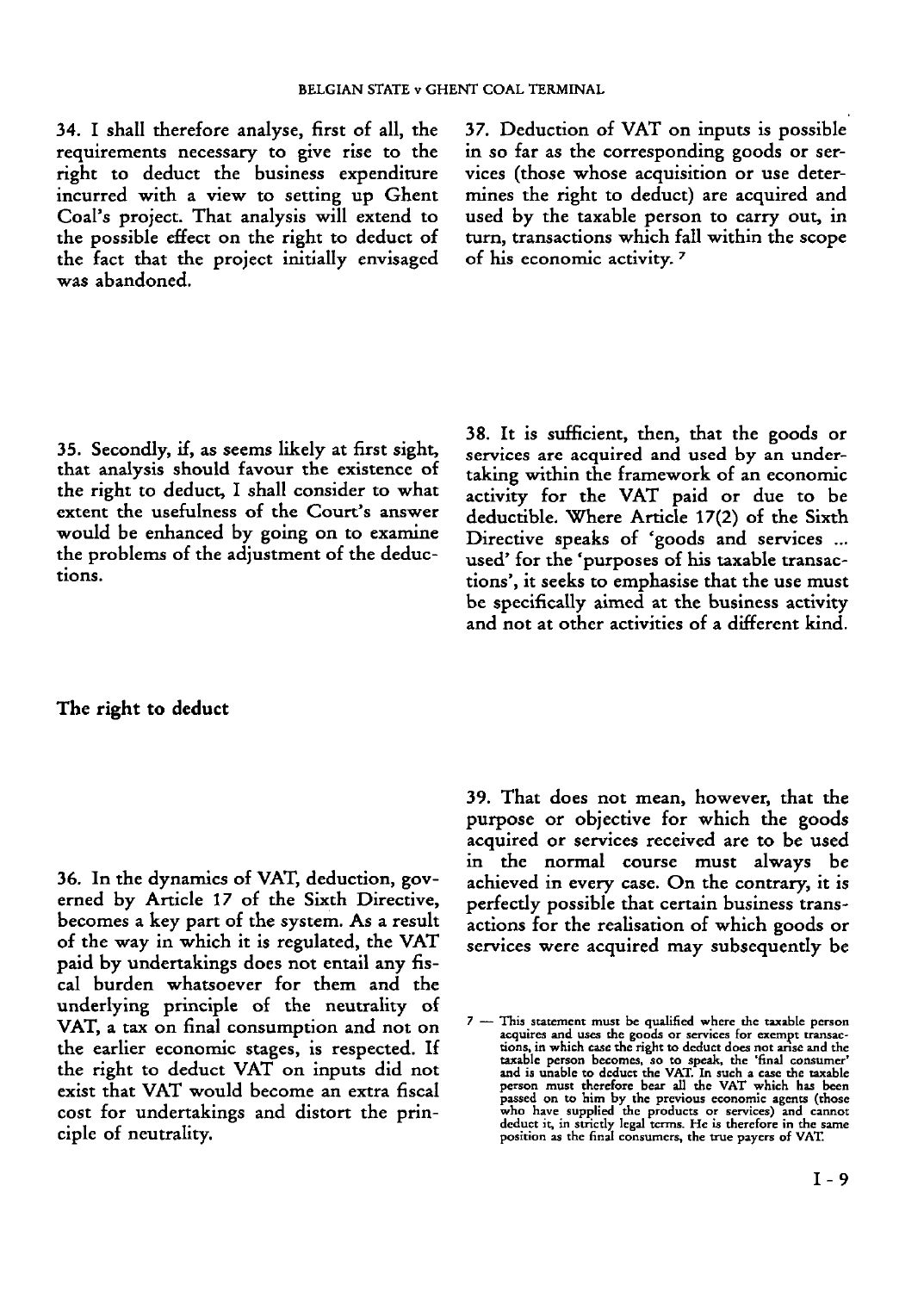frustrated. The right to deduct the VAT paid does not cease to exist for that reason.

42. As regards the scope of the right to deduct the VAT due, the *Lennartz* judgment refers to the *Rompelman* judgment and reiterates:

40. I believe that the terms employed by the Court in its decisions on the deduction of VAT and, specifically, in its judgments in *Rompelman,* 8 *Lennartz* <sup>9</sup> and *INZO* <sup>10</sup> are sufficient to resolve the present case. For that reason I consider it necessary to set out some of those considerations before analysing their application to this case.

'... the economic activities referred to in Article 4(1) may consist in several consecutive transactions, as is indeed suggested by the wording of Article 4(2). Amongst such transactions preparatory activities, such as the acquisition of operating assets, must be treated as constituting economic activities within the meaning of that article'. 12

41. The *Lennartz* judgment begins by stating: 'Pursuant to Article 17(1) of the Sixth Directive, which is entitled "Origin and scope of the right to deduct", the right to deduct arises at the time when the deductible tax becomes chargeable. Consequently, only the capacity in which a person is acting at that time can determine the existence of the right to deduct. By virtue of Article 17(2), in so far as a taxable person, acting as such, uses the goods for the purposes of his taxable transactions, he is entitled to deduct the tax due or paid in respect of those goods'.<sup>11</sup>

- 8 Case 268/83 *Rompelman* v *Minister van Financiën* [1985] ECR 655.
- 9 Case C-97/90 *Lennartz* v *Finanzamt München III* [1991]
- ECR 1-3795. 10 Case C-110/94 *Intercommunale voor Zeewaterontzilting (INZO)* v *Belgian State* [1996] ECR I-857.
- 11 Paragraph 8.

'... a person who acquires goods for the purposes of an economic activity within the meaning of Article 4 does so as a taxable person, even if the goods are not used immediately for such economic activities'. 13

43. Consequently, according to the *Lennartz* judgment, it is the acquisition of the goods by a taxable person acting as such that gives rise to the application of the VAT system and therefore of the deduction mechanism. The

13 — Paragraph 14.

<sup>12</sup> — Paragraph 13.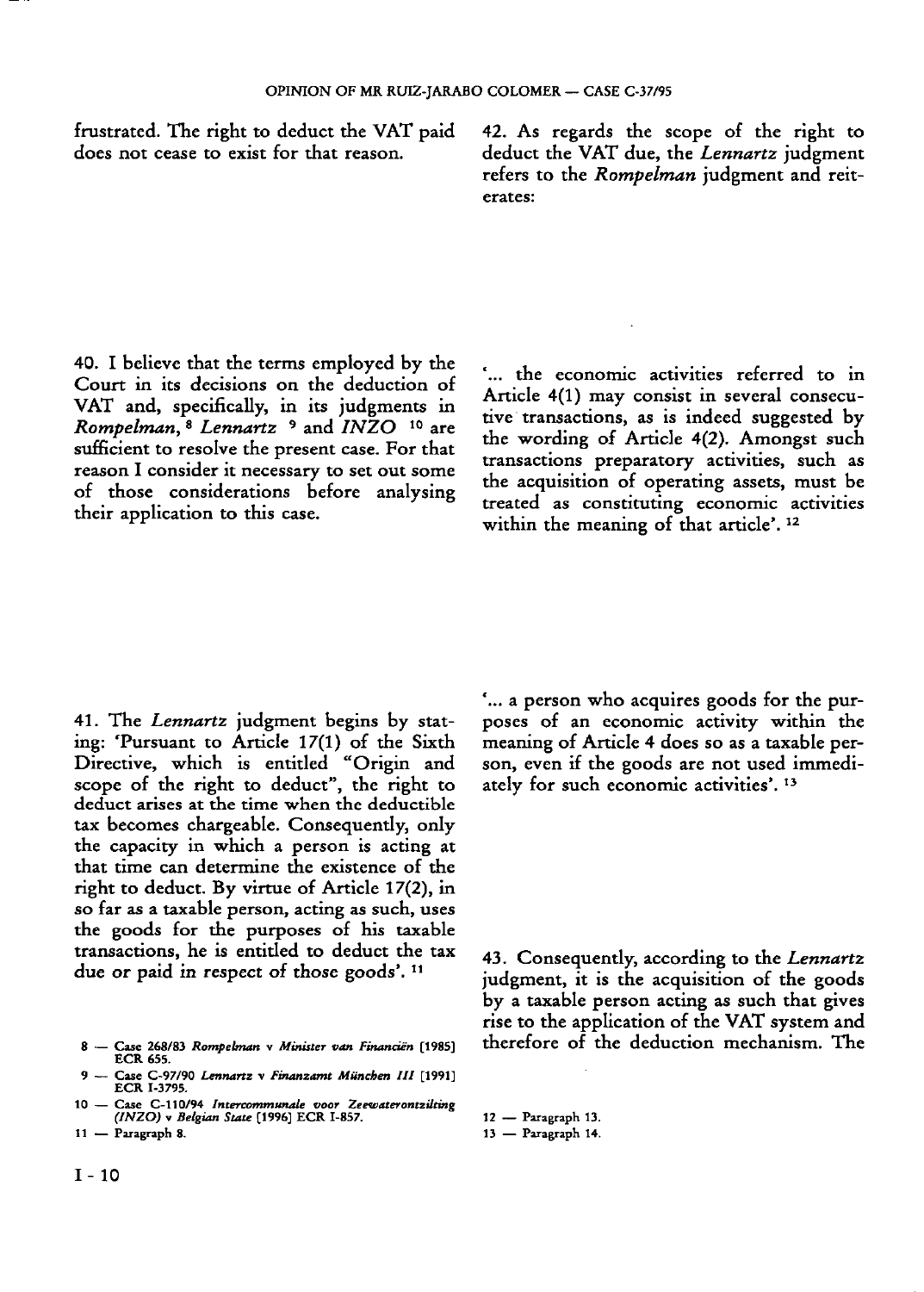use to which the goods are put, or intended to be put, merely determines the extent of the initial deduction to which the taxable person is entitled under Article 17 and the extent of any adjustments in the course of the following periods. 14

44. More recently, in the *INZO* judgment, cited above, the Court of Justice answered a question referred by another Belgian court (the Rechtbank van Eerste Aanleg, Bruges) which presents great similarities to the question referred in these proceedings.

45. The question for the Court in *INZO* was whether or not an undertaking which had acquired certain capital goods and commissioned a study on the profitability of a project for the construction of a desalination plant (in respect of which supply of goods and services the undertaking paid VAT) could deduct the VAT paid, <sup>15</sup> despite the fact that owing to profitability problems and the withdrawal of some investors it subsequently abandoned the project without commencing the activity envisaged.

46. In *INZO* the Court observed that it had held (in *Rompelman)* that even the first investment expenditure incurred for the purposes of a business may be regarded as an economic activity within the meaning of Article 4 of the Sixth Directive and that, in that context, the tax authority must take into account the declared intention of the business.

47. Next, the judgment stated that where the tax authority had accepted that a company which had declared its intention to begin an economic activity giving rise to taxable transactions had the status of a taxable person for the purposes of VAT, the carrying out of a study into the profitability of the activity envisaged may be regarded as an economic activity within the meaning of Article 4 of the Sixth Directive even if the purpose of that study is to investigate the degree of profitability of the activity concerned.

48. In the Court's view, it followed that, if the same requirements were met, VAT paid in respect of such a profitability study might in principle be deducted in accordance with Article 17 of the Sixth Directive, even if it

**<sup>14</sup> — Paragraph 15.**

<sup>15 —</sup> Rather than deduction *stricto sensu*, the case concerned the repayment of the VAT paid, which was initially agreed by<br>the tax authority pursuant to Article 76 of the Belgian VAT Code. On subsequently finding in the course of a tax<br>inspection that INZO had not carried out any taxable<br>transaction, the tax authority claimed repayment of the<br>VAT recovered by INZO. INZO contested that claim<br>before the **doctrine formulated by the Court of Justice in** *Rompelman.*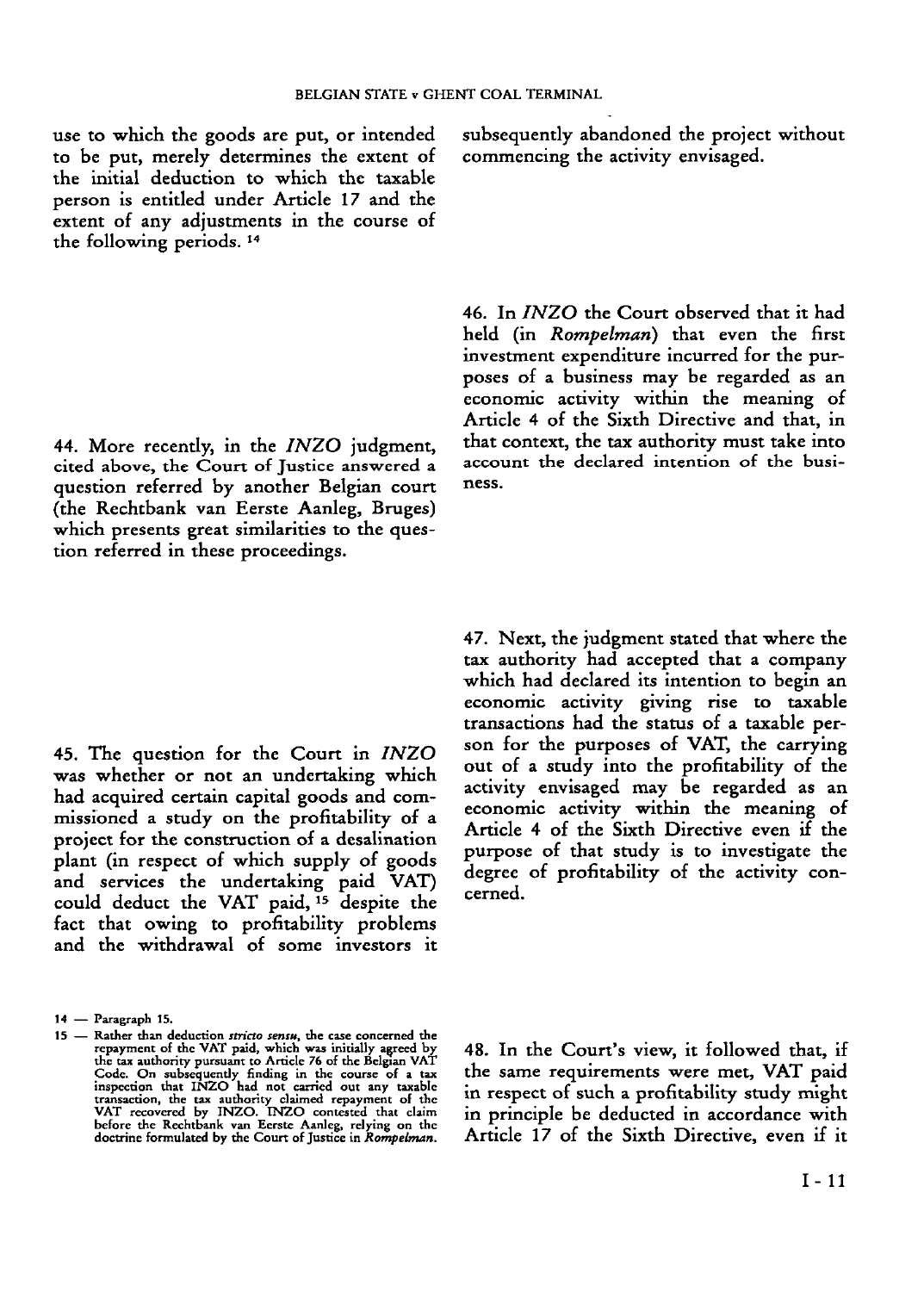had subsequently been decided, in view of the results of that study, not to move to the operational phase but to put the company into liquidation, with the result that the economic activity envisaged had not given rise to taxed transactions. 16

49. In accordance with those legal principles, the Court gave the following answers to the questions referred to it in *INZO:*

— where the tax authority has accepted that a company which has declared an intention to commence an economic activity giving rise to taxable transactions has the status of a taxable person for the purposes of VAT, the commissioning of a profitability study in respect of the envisaged activity may be regarded as an economic activity within the meaning of that article, even if the purpose of that study

**16 — The judgment based that conclusion on two principles:** (a) the principle of legal certainty, according to which the<br>rights and obligations of taxable persons cannot depend on<br>facts, circumstances or events which occurred after they were recognised by the tax authority. It follows that, as<br>from the time when the tax authority accepted, on the basis of information provided by a business, that it should be<br>accorded the status of a taxable person, that status cannot,<br>in principle, subsequently be withdrawn retroactively on<br>account of the fact that certain events have or **occurred;**

> **(b) the principle that VAT should be neutral as regards the** tax burden on a business. Any other interpretation of the<br>directive, according to the Court, would be liable to create,<br>as regards the tax treatment of the same investment activi**ties, unjustified differences between businesses already carrying out taxable transactions and other businesses seeking by investment to commence activities which will in future be a source of taxable transactions. Likewise, arbitrary differences would be established between the latter businesses, in that final acceptance of the deductions would depend on whether or not the investment resulted in taxable transactions.**

is to investigate to what degree the activity envisaged is profitable, and

— except in cases of fraud or abuse, the status of taxable person for the purpose of VAT may not be withdrawn from that company retroactively where, in view of the results of that study, it has been decided not to move to the operational phase, but to put the company into liquidation with the result that the economic activity envisaged has not given rise to taxable transactions.

**The application of those decisions to the present case**

50. Transposing the decisions in the *Rompelman, Lennartz* and *INZO* judgments to the present case, there is little doubt that Ghent Coal's argument regarding the right to deduct — which is also supported by the Commission and, with certain qualifications, by the German Government — is better founded than that of the Belgian Government.

51. If the conditions determining the right to deduct are to be assessed at the time when the tax is payable, Ghent Coal enjoyed that right when it acquired or received, for the purpose of its business activities, certain goods and services which all bore VAT. At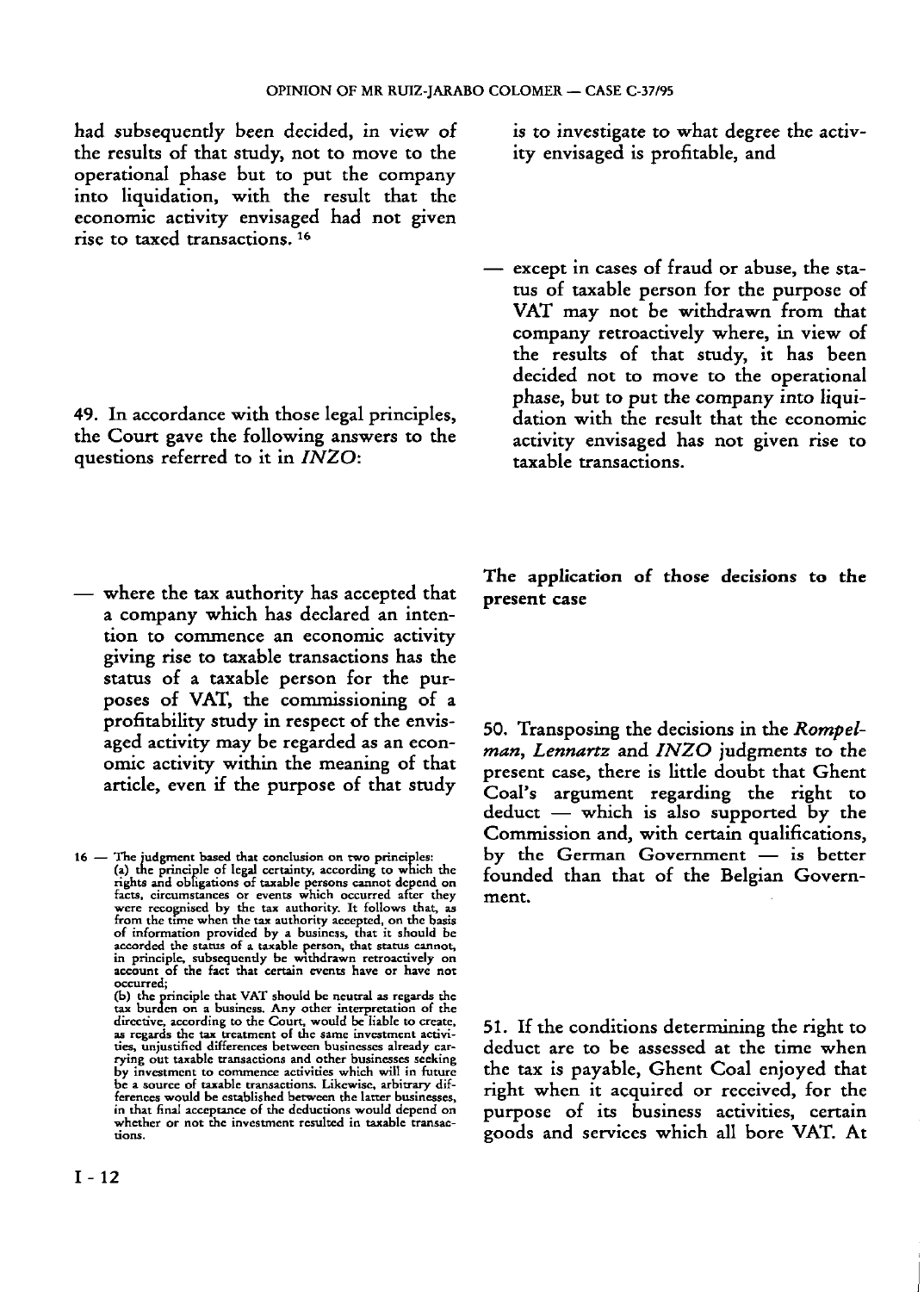that time the corresponding economic agents (providers, or sellers in general) charged Ghent Coal VAT, which, in order to guarantee the fiscal neutrality of VAT provided for in the Sixth Directive, it was entided to, and which it did in fact, deduct.

52. In other words, when Ghent Coal acquired the land at Imsakkerlaan, engaged the services of other undertakings to carry out a development survey and carried out certain investment works in connection with the land for the purpose of constructing a coal terminal, it was entitled to deduct from the VAT paid on those transactions the VAT which, according to the corresponding invoices, had been passed on to it in respect of the works carried out and the services received.

53. For the right to deduct to arise, it was irrelevant that the necessarily slow process of preparing and developing the land for the purpose of erecting the coal plant had not been completed when the Ghent municipal authorities required Ghent Coal to exchange its land. What matters for the purposes of VAT is that the VAT which was paid when the goods or services were received could also be deducted during the corresponding period.

54. The condition that determines whether the right to deduct VAT arises is that the

goods acquired and the services received are acquired and received in connection with the business activity of the taxable person, that is to say for the purpose of being incorporated within its economic activity.

55. In accordance with the principles expressed in the judgments cited, Ghent Coal could deduct the VAT paid on purchasing the goods or paying for the services connected with the construction of the coal plant, in so far as:

- (a) it is not necessary that the goods and services acquired in the course of operations preparatory to carrying out an activity be immediately used for transactions subject to VAT *(Rompelman),* when there is no doubt whatsoever as to Ghent Coal's purpose in acquiring those goods and services, which are directly linked to the pursuit of its business activity;
- (b) strictly speaking, it is not even necessary that those goods and services be used to carry out subsequent taxable transactions where they have been acquired in the course of the stages prior to the performance of an envisaged activity which subsequently and for lawful reasons does not reach the operational phase *(INZO);*
- (c) in this case all suspicion of fraud or abuse is precluded, since Ghent Coal was in fact unavoidably obliged to abandon the construction project which it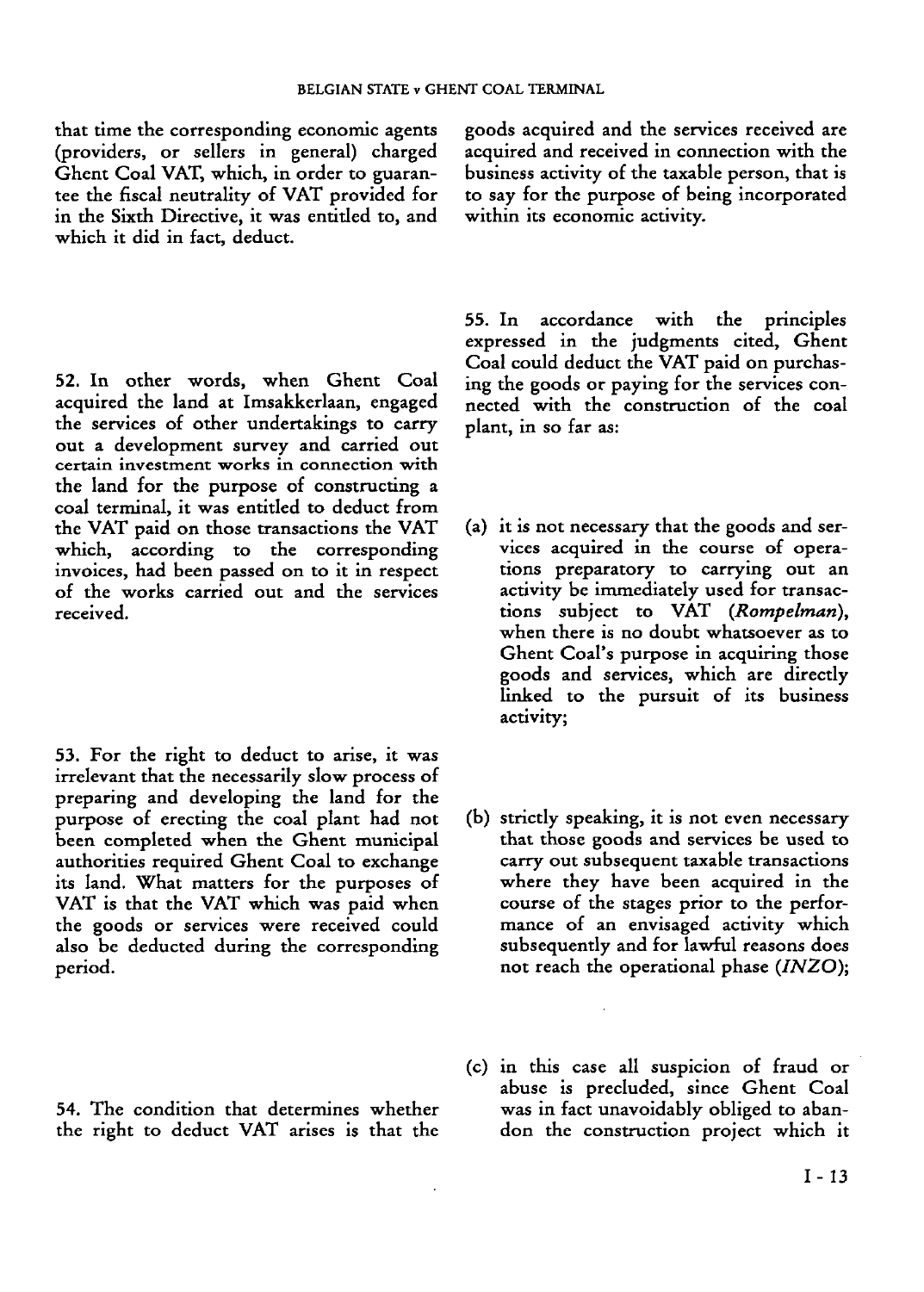had begun by the requirements of a public administration acting in the exercise of its functions.

56. The conclusion from all the foregoing is that, in accordance with Article 17(2) of the Sixth Directive, an undertaking like Ghent Coal is entitled to deduct the VAT paid in connection with the acquisition of goods and the receipt of services corresponding to investment works initially intended to be used for its business activity but which, for subsequent reasons beyond its control, were never in fact put into use.

**Possible adjustment of the deductions**

57. In paragraphs 28 to 32 of this Opinion I set out the arguments of both parties to the dispute regarding the treatment of the possible adjustment of the deductions, a question which, in Ghent Coal's view, is extraneous to this dispute in so far as it was neither submitted to the Hof van Cassatie nor raised by that court in its reference for a preliminary ruling.

58. It is true that the question referred simply seeks the interpretation of Article 17(2) of the Sixth Directive, without referring to Article 20, which lays down the system of adjustments to initial deductions.

59. However, the mechanism of cooperation established by Article 177 of the EC Treaty allows the Court of Justice to provide the national court with the matters relating to the interpretation of the rules of Community law which it considers applicable to the case, even where the national court has not referred expressly to any of them.

60. It would be difficult to accept that adjustment is extraneous to the problem raised in the main proceedings: in fact Ghent Coal's request to the Belgian authorities for repayment of BFR 2 751 085, and also its claim of 27 March 1987 before the court of first instance, quantify that figure as the amount owed in respect of the investment expenditure effected, once the corresponding adjustment has been made.<sup>17</sup>

61. Nor can it be said that the problem is extraneous to the appeal to the Hof van Cassatie: indeed, counsel for the Belgian State claimed that the appeal court had erred in law by stating, *inter alia,* that the right to deduct had arisen and that the only available

<sup>17</sup> — The application at first instance, in addition to confirming the origin of the right to deduct, further states: 'in any event, that deduction is subject to adjustment in pursuance of Article 48 of the VAT Code, which provides that the deduction can be reviewed where there have been variations in the factors taken into consideration for the calculation of the VAT deductible, and Article 10.4 of Royal Decree No 3'.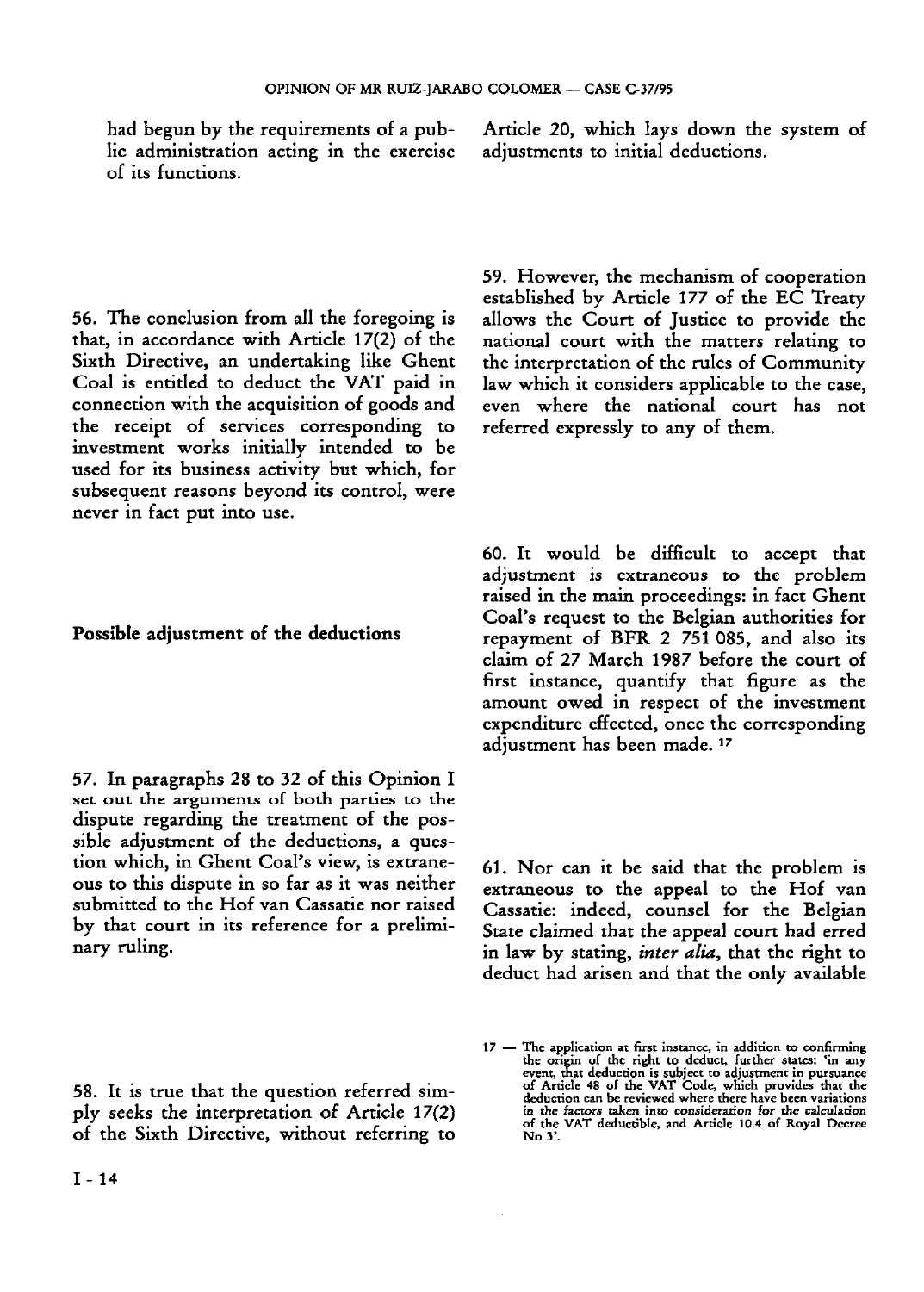means of correcting the deduction was adjustment. 18

62. Moreover, in their observations to the Court both the Commission <sup>19</sup> and Ghent Coal <sup>20</sup> suggest answers to the questions referred which expressly include a confirmation of the possibility of adjustment.

63. That, in my view, is the more reasonable position. If the Court's answer were simply to confirm the applicability of the deduction, without further distinction, it might lead to confusion, since it would only address part of the problem (the validity of the original deduction) but not the associated problem.

- **18 — The judgment of the appeal court stated: 'in so far as it is apparent that after the return has been made a change has occurred in the factors used to determine the amount to be deducted, as happened in the present case, since as a result** of the exchange the purpose normally attributed to the<br>goods in question could not be achieved, the only possible<br>way of correcting it is by adjustment, as provided for in<br>Article 48 of the VAT Code and Articles 6 and 10 o **Decree No 3, cited above'.**
- 19 The Commission maintains that the right to deduct the<br>VAT paid in respect of those investments originally<br>intended to be used in the undertaking remains in existence even where the undertaking, for reasons beyond its control,<br>has subsequently been unable to use them; it adds that 'in<br>any event, it is appropriate to adjust the deductions, to the<br>extent and subject to the conditions prov 20(3) of the Sixth Directive, in the case of tax-exempt deliv-<br>eries of capital goods during the adjustment period
- 20 Ghent Coal suggests that the Court should answer the question referred to it by stating, first, that the deduction in **respect of the investments intended for a business activity** aimed at taxable activities is valid. In its view the Court's<br>answer should further state that 'where it transpires that **such investments subsequently became devoid of purpose** and, consequently, were never actually used in the under-<br>taking, there should then, in principle, be an adjustment within the limits and subject to the conditions determined<br>by the Sixth Directive. The fact that the investments have become devoid of purpose and consequently have never<br>actually been used, for reasons beyond the control of the<br>undertaking, cannot affect the lawfulness of the deduction<br>already made, except that, at the very most, it may

64. The answer should therefore contain an express reference to the possibility of adjusting the original deduction owing to the existence of subsequent circumstances which affected the factors taken into account to establish that deduction.

65. On that point, however, I do not believe that the Court's answer should go much beyond a reference to Article 20 of the Sixth Directive. I do not in fact believe that the Court should become involved in the argument concerning the actual extent of the adjustment (the number of years to be taken into account, the possible extension of the delivery of the land under Belgian law, the different schemes applicable to the delivery of capital goods and to the services received, the rules applicable where capital goods are delivered during the adjustment period, etc.).

66. An answer going into a detailed analysis of such questions would in my view go beyond the terms in which the Court's interpretation was sought in the question referred for a preliminary ruling. In order to remain faithful to the question raised and at the same time provide further elements based on Community rules to which the national court did not refer, it is sufficient, in this case, to indicate that Article 20 of the Sixth Directive lays down the procedure for the adjustment of deductions validly made.